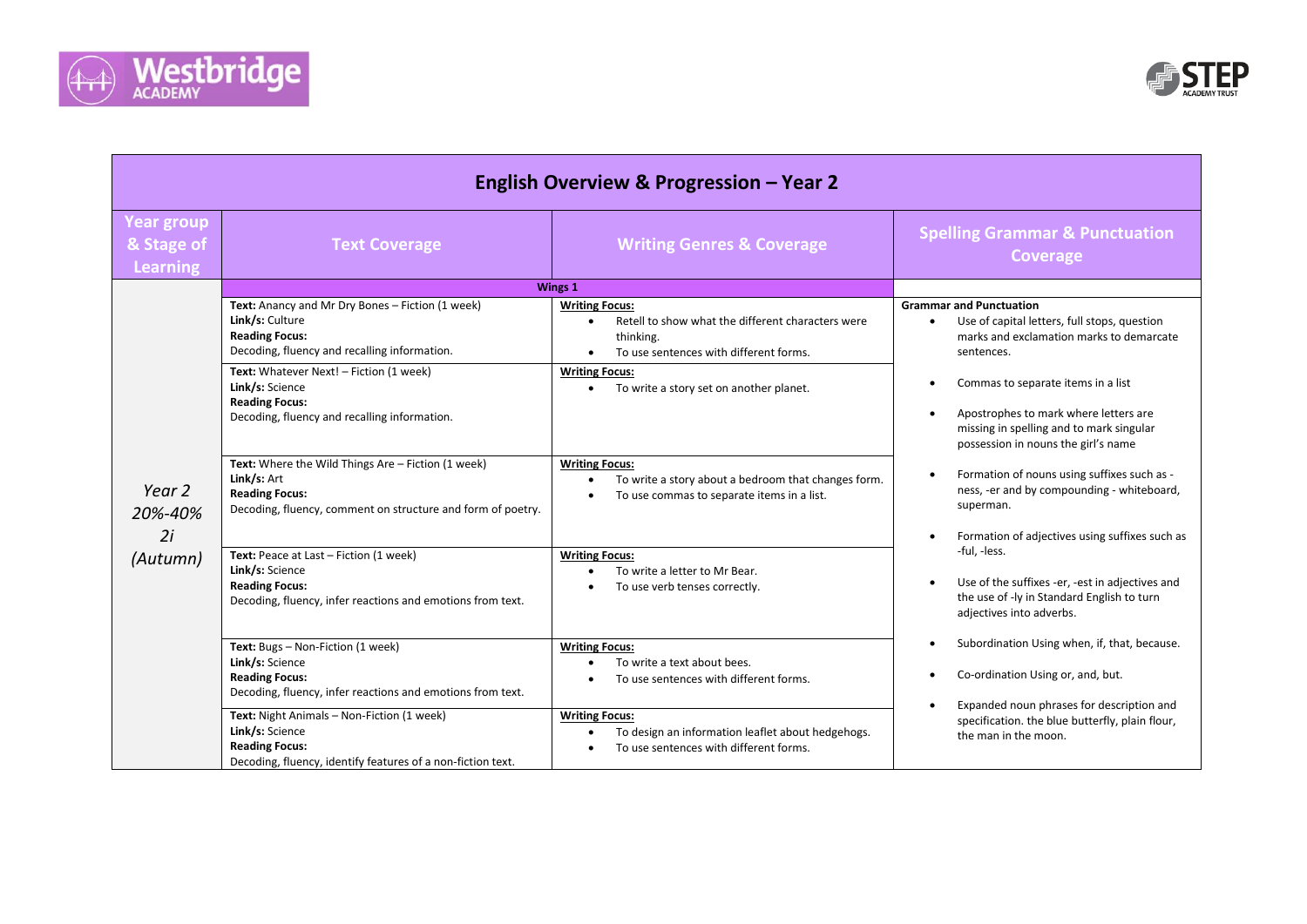



|          | Text: Dinosaur Dreams - Fiction (1 week)<br>Link/s: Science<br><b>Reading Focus:</b><br>Decoding, fluency, infer reactions and emotions from text. | <b>Writing Focus:</b><br>To write a story about a dinosaur.<br>To use subordinate clauses. |           | How the grammatical patterns in a sentence<br>indicate its function as a statement,<br>exclamation or command. |
|----------|----------------------------------------------------------------------------------------------------------------------------------------------------|--------------------------------------------------------------------------------------------|-----------|----------------------------------------------------------------------------------------------------------------|
|          |                                                                                                                                                    |                                                                                            | $\bullet$ | Correct choice and consistent use of present<br>tense and past tense throughout writing.                       |
|          | Text: Seashore - Non-Fiction (1 week)                                                                                                              | <b>Writing Focus:</b>                                                                      |           |                                                                                                                |
|          | Link/s: Science                                                                                                                                    | To write the diary of a seashore expedition.                                               |           | Use of the progressive form of verbs in the                                                                    |
|          | <b>Reading Focus:</b>                                                                                                                              | Co-ordination.                                                                             |           | present and past tense to mark actions in                                                                      |
|          | Decoding, fluency, identify features of a non-fiction text.                                                                                        |                                                                                            |           | progress. she is drumming, he was shouting.                                                                    |
|          |                                                                                                                                                    | <b>Wings 2 Phase 1</b>                                                                     |           |                                                                                                                |
|          | Text: The Little Polar Bear - Fiction (1 week)                                                                                                     | <b>Writing Focus:</b>                                                                      |           |                                                                                                                |
|          | Link/s: Science                                                                                                                                    | To write a letter.<br>$\bullet$                                                            | Spelling  |                                                                                                                |
|          | <b>Reading Focus:</b>                                                                                                                              | The uses of capitalisation.                                                                |           | The sound spelt as -ge and -dge at the end of                                                                  |
|          | To identify story settings.                                                                                                                        |                                                                                            |           | words and sometimes spelt as -g elsewhere in                                                                   |
|          | Text: Can't You Sleep Little Bear? - Fiction (1 week)                                                                                              | <b>Writing Focus:</b>                                                                      |           | words before e,i and y e.g. badge, edge,                                                                       |
|          | Link/s: Maths                                                                                                                                      | To write a story opening.<br>$\bullet$                                                     |           | bridge age, huge, change gem, magic, giraffe                                                                   |
|          | <b>Reading Focus:</b>                                                                                                                              | Making sentence boundaries.                                                                |           | jacket, jar, jog adjust.                                                                                       |
|          | To look at story structure.                                                                                                                        |                                                                                            |           |                                                                                                                |
|          | Text: Dumpling - Fiction (1 week)                                                                                                                  | <b>Writing Focus:</b>                                                                      |           | The $/s/$ sound spelt c before e, i and $y e.g.$                                                               |
|          | Link/s: PSHE                                                                                                                                       | To write a character description.                                                          |           | Race, ice, city, fancy.                                                                                        |
|          | <b>Reading Focus:</b>                                                                                                                              | To use linking words and phrases.                                                          |           |                                                                                                                |
|          | To identify what a character is like and decide if we like him.                                                                                    |                                                                                            |           | The /n/ sound spelt kn and gn at the                                                                           |
| Year 2   |                                                                                                                                                    |                                                                                            |           | beginning of words e.g. Knock, know, knee,                                                                     |
| 41%-60%  | Text: Rita the Rescuer - Fiction (1 week)                                                                                                          | <b>Writing Focus:</b>                                                                      |           | gnat, gnaw.                                                                                                    |
|          | Link/s: PSHE                                                                                                                                       | To write a newspaper report.<br>$\bullet$                                                  |           |                                                                                                                |
| 2ii      | <b>Reading Focus:</b>                                                                                                                              | To use cohesion within and between paragraphs.                                             |           | The /r/ sound spelt wr at the beginning of                                                                     |
| (Spring) | To identify the main points in a plot.<br>Text: Floss - Fiction (1 week)                                                                           |                                                                                            |           | words e.g. write, written, wrote, wrong, wrap.                                                                 |
|          |                                                                                                                                                    | <b>Writing Focus:</b>                                                                      |           | The /l/ sound spelt -le at the end of words e.g.                                                               |
|          | Link/s: Geography<br><b>Reading Focus:</b>                                                                                                         | To write a story from Floss's viewpoint.<br>$\bullet$                                      |           | table, apple, bottle, little, middle.                                                                          |
|          |                                                                                                                                                    | Consistent use of verb tense.                                                              |           |                                                                                                                |
|          | To identify story settings.<br>Text: China - Non-Fiction (1 week)                                                                                  |                                                                                            |           | The /l/ sound at the end of words (-el) e.g.                                                                   |
|          | Link/s: Geography/History                                                                                                                          | <b>Writing Focus:</b><br>To write a recount.<br>$\bullet$                                  |           | camel, tunnel, squirrel, travel, tinsel.                                                                       |
|          | <b>Reading Focus:</b>                                                                                                                              |                                                                                            |           |                                                                                                                |
|          | To survey the text and identify the main ideas.                                                                                                    | Writing in cohesive sections.                                                              |           | The /l/ sound at the end of words (-al) e.g.                                                                   |
|          | Text: Jim and the Beanstalk - Fiction (1 week)                                                                                                     | <b>Writing Focus:</b>                                                                      |           | Metal, pedal, capital, hospital.                                                                               |
|          | Link/s: Maths                                                                                                                                      | To add extra scenes to the story.<br>$\bullet$                                             |           |                                                                                                                |
|          | <b>Reading Focus:</b>                                                                                                                              | To understand that sentences must make sense.                                              |           | Words ending -il e.g. Pencil, fossil, nostril.                                                                 |
|          | To identify what a character is like, decide if we like him.                                                                                       |                                                                                            |           |                                                                                                                |
|          | Text: What I Like - Poetry (1 week)                                                                                                                | <b>Writing Focus:</b>                                                                      |           | The /ai/ sound spelt -y at the end of words                                                                    |
|          | Link/s: N/A                                                                                                                                        | To write a nonsense poem.<br>$\bullet$                                                     |           | e.g. Cry, fly, dry, try, reply, July.                                                                          |
|          |                                                                                                                                                    |                                                                                            |           |                                                                                                                |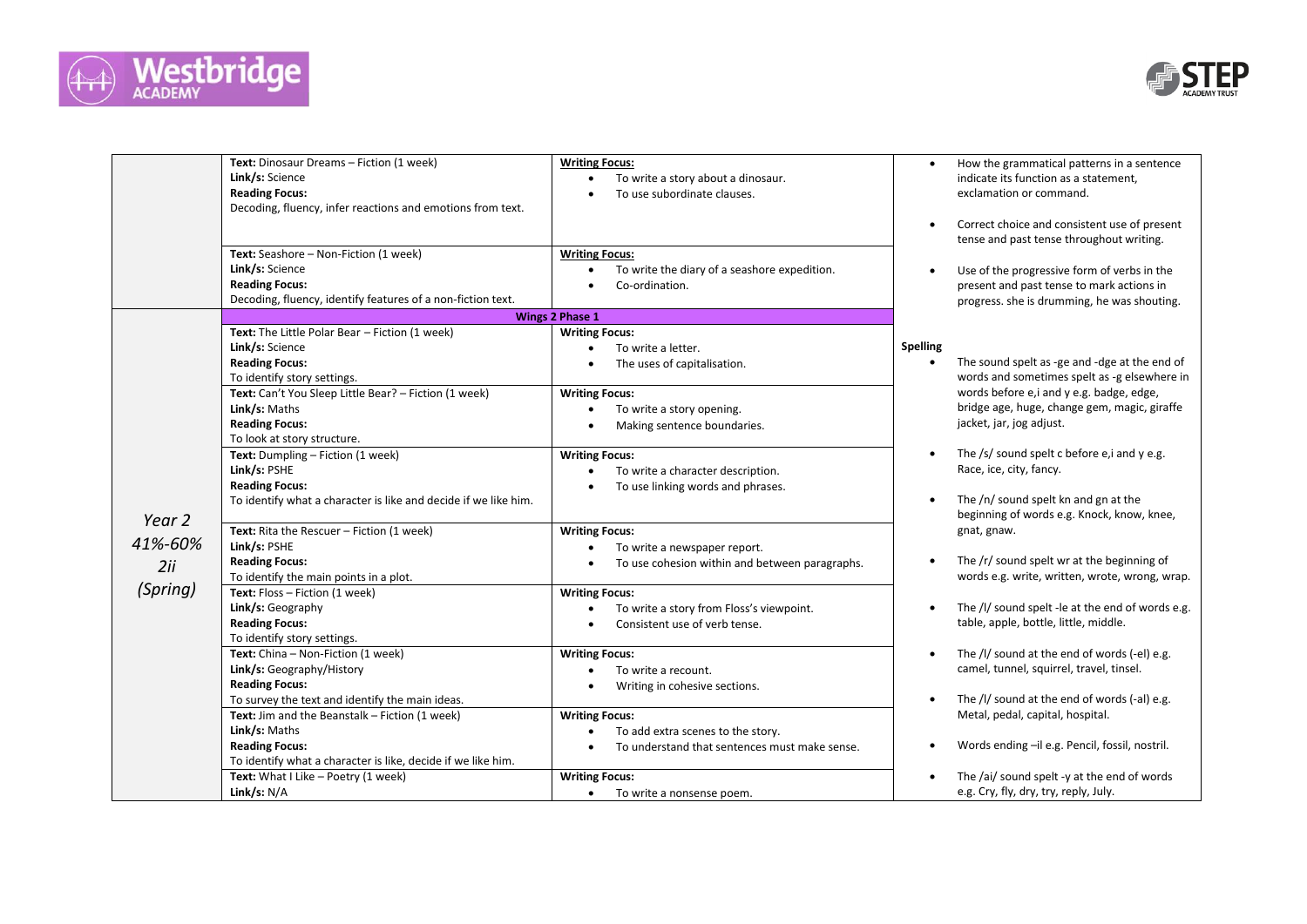



|                           | <b>Reading Focus:</b><br>To read nonsense poems with expression.<br>Text: I Wonder Why Stars Twinkle - Non-Fiction (1 week)<br>Link/s: Science/Astronomy<br><b>Reading Focus:</b><br>To survey the text and ask questions. Summarise main ideas.                                                                                                                                                                                                                                                                                                                                                                              | Experiment with the sounds of words and phrases.<br><b>Writing Focus:</b><br>Recount the moon landing. Make zig zag book of<br>$\bullet$<br>solar system.<br>To use correct verb tense consistently/ ARE<br>$\bullet$<br>punctuation.                                                                                                                                                                                                                                                                                                                                                        | Adding -<br>The $y$ is<br>Flies, trie<br>Adding -                                                                                                                                                  |
|---------------------------|-------------------------------------------------------------------------------------------------------------------------------------------------------------------------------------------------------------------------------------------------------------------------------------------------------------------------------------------------------------------------------------------------------------------------------------------------------------------------------------------------------------------------------------------------------------------------------------------------------------------------------|----------------------------------------------------------------------------------------------------------------------------------------------------------------------------------------------------------------------------------------------------------------------------------------------------------------------------------------------------------------------------------------------------------------------------------------------------------------------------------------------------------------------------------------------------------------------------------------------|----------------------------------------------------------------------------------------------------------------------------------------------------------------------------------------------------|
| Year 2<br>$61\% - 80\% +$ | Text: Mrs Vole the Vet - Fiction (1 week)<br>Link/s: PSHE<br><b>Reading Focus:</b><br>Identify how language, structure, and presentation contribute<br>to meaning.<br>Text: Dr Xargle's Book of Earthlets - Fiction (1 week)<br>Link/s:<br><b>Reading Focus:</b><br>Influence of characters' viewpoints on the reader's opinion.<br>Text: I Wonder Why Spiders Spin Webs 1<br>Link/s: Science<br><b>Reading Focus:</b><br>To summarise a text and make inferences.<br>Text: The Lonely Giraffe - Fiction (1 week)<br>Link/s: Geography<br><b>Reading Focus:</b><br>To identify and comment on writer's purpose and the effect | <b>Wings 2 Phase 2</b><br><b>Writing Focus:</b><br>To write an advert on behalf of Mrs Vole.<br>$\bullet$<br>To select persuasive language.<br><b>Writing Focus:</b><br>To write a postcard from earth.<br>$\bullet$<br>Word Choices that reflect viewpoint.<br><b>Writing Focus:</b><br>To create a non-chronological report.<br>$\bullet$<br>To select the appropriate tense and formal<br>$\bullet$<br>vocabulary.<br><b>Writing Focus:</b><br>To write a story with a moral message.<br>To draw on knowledge from past reading when<br>writing.                                          | ending in<br>The $y$ is<br>are adde<br>ii e.g. Co<br>replied,<br>Adding t<br>to words<br>before it<br>The -e at<br>before -i<br>suffix be<br><b>EXCEPTI</b><br>nicer, nio<br>Adding -<br>one sylla |
| 3iii<br>(Summer)          | on the reader.<br>Text: Bog baby - Fiction (1 week)<br>Link/s: Science<br><b>Reading Focus:</b><br>To ask questions of the text whilst reading.<br>Text: The Selfish Giant - Fiction (1 week)<br>Link/s: PSHE<br><b>Reading Focus:</b><br>To clarify difficult to understand words and ideas.<br>Text: Seaside Poems - Poetry (1 week)<br>Link/s: Geography<br><b>Reading Focus:</b><br>To read poems with expression.<br>Text: Danger Monsters and Aliens - Fiction (2 weeks)<br>Link/s: Science<br><b>Reading Focus:</b>                                                                                                    | <b>Writing Focus:</b><br>To write a story with a theme of displacement.<br>$\bullet$<br>To use the past tense correctly and consistently.<br>$\bullet$<br><b>Writing Focus:</b><br>To write a letter of request.<br>$\bullet$<br>To ensure that nouns and verbs agree in sentences.<br>٠<br><b>Writing Focus:</b><br>To write a poem with a seaside theme.<br>$\bullet$<br>To play with the sounds of words and phrases.<br>$\bullet$<br><b>Writing Focus:</b><br>To retell a story from a different viewpoint.<br>$\bullet$<br>Vary sentences for clarity, purpose and effect.<br>$\bullet$ | letter aft<br>consona<br>never do<br>hummed<br>The /or/<br>ball, call,<br>The u so<br>nothing,<br>The ee s<br>monkey,<br>The o so<br>watch, w                                                      |

- -es to nouns and verbs ending in  $-y$ changed to i before -es is added e.g. ies, replies, copies, babies, carries.
- -ed, -ing, -er and -est to a root word in -y with a consonant before it.
- changed to i before -ed, -er and -est ed. Only taxiing and skiing have double opied, copier, happier, happiest, cried, copying, crying, replying.
- the endings -ing, -ed, -er, -est, and -y s ending in -e with a consonant t.
- t the end of the root word is dropped ing, -ed, -er, -est, -y or any other other eginning with a vowel letter is added. ION: being e.g. hiking, hiked, hiker, icest, shiny.
- -ing, -ed, -er, -est and -y to words of able ending in a single consonant ter a single vowel letter. The last ant letter of the root is doubled (x is oubled) e.g. patting, patted, humming, d, dropping, dropped.
- sound spelt a before I and II e.g. all, walk, talk, always.
- ound spelt e.g. other, mother, brother, Monday.
- sound spelt –ey e.g. Key, donkey, chimney.
- ound spelt a after w and qu e.g. Want, wander, quantity, squash.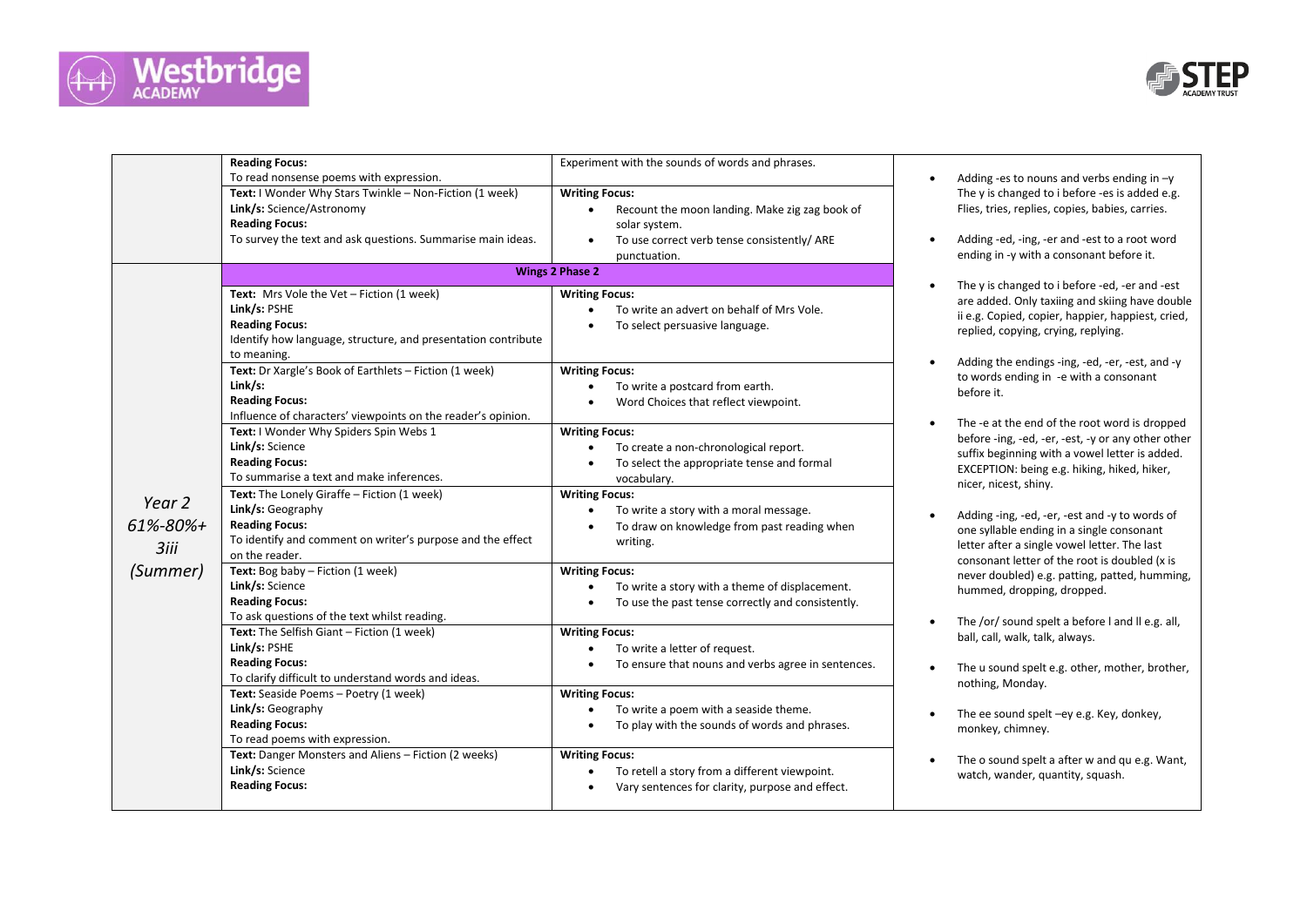



|                | Identify and comment on writer's purposes and viewpoints,<br>and the overall effect on the reader.                                                                                          | The er sound spelt or after w e.g. word, work,<br>worm, world, worth.                                                                                                                                                      |
|----------------|---------------------------------------------------------------------------------------------------------------------------------------------------------------------------------------------|----------------------------------------------------------------------------------------------------------------------------------------------------------------------------------------------------------------------------|
|                |                                                                                                                                                                                             | The or sound spelt ar after w e.g. war, warm,<br>towards.                                                                                                                                                                  |
|                |                                                                                                                                                                                             | The zh sound spelt s e.g. television, treasure,<br>usual.                                                                                                                                                                  |
|                |                                                                                                                                                                                             | The suffixes -ment, -ness, -ful, -less and -ly<br>e.g. enjoyment, sadness, careful, playful,<br>hopeless, plainness, badly, merriment,<br>happiness, plentiful, penniless, happily.                                        |
|                |                                                                                                                                                                                             | Contractions - the apostrophe shows where<br>the missing letters would be<br>e.g. can't, didn't, hasn't, couldn't, it's I'll.                                                                                              |
|                |                                                                                                                                                                                             | Possessive Apostrophe e.g. Megan's, Ravi's,<br>the girl's, the child's, the man's.                                                                                                                                         |
|                |                                                                                                                                                                                             | Words ending in -tion e.g. Station, fiction,<br>motion, national, section.                                                                                                                                                 |
|                |                                                                                                                                                                                             | Homophones and near-homophones<br>there/their/they're here/hear quite/quiet<br>see/sea bare/bear.                                                                                                                          |
|                |                                                                                                                                                                                             | Common exception words<br>door, floor, poor, because, find, kind, mind,<br>behind, child, improve                                                                                                                          |
|                | Reading Coverage Statements for the year                                                                                                                                                    | Writing Coverage Statements for the year                                                                                                                                                                                   |
| <b>Overall</b> | <b>Reading Coverage</b>                                                                                                                                                                     | <b>Writing Milestones</b>                                                                                                                                                                                                  |
| Coverage       | Pupils will be taught to:<br>Continue to apply phonic knowledge and skills as the route to decode words until<br>$\bullet$<br>automatic decoding has become embedded and reading is fluent. | Write effectively and coherently for different purposes, drawing on their reading<br>to inform the vocabulary and grammar of their writing.<br>Make simple additions, revisions and proof-reading corrections to their own |
|                |                                                                                                                                                                                             | writing.                                                                                                                                                                                                                   |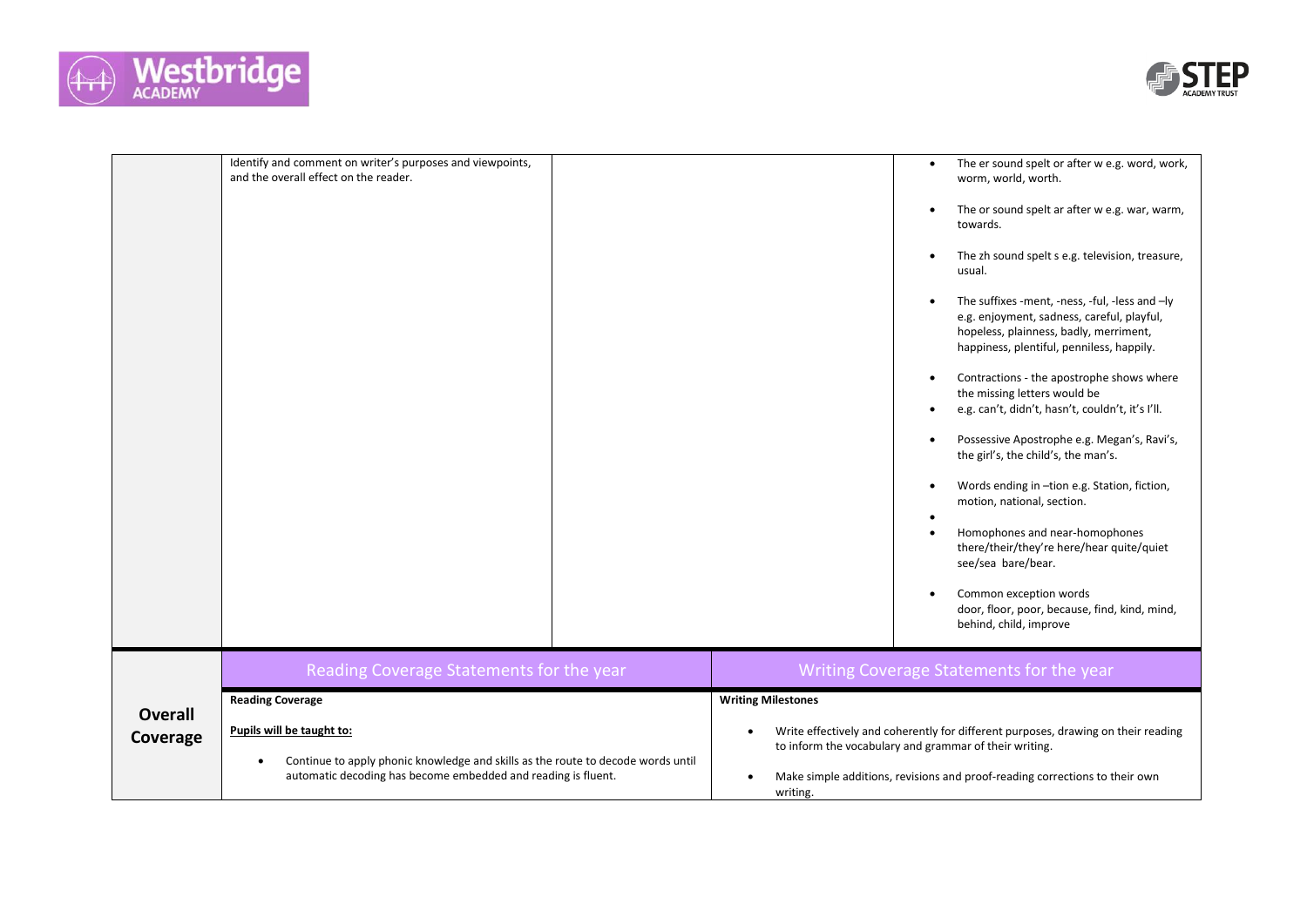



| Read accurately by blending the sounds in words that contain the graphemes<br>taught so far, especially recognising alternative sounds for graphemes.                                                                                                                                                                                                                                                                                                                                                                                                                                                                                                                                                                                                                                                                                                                                                                                                                                                                                                                    | Use the punctuation taught at key stage 1 mostly correctly.                                                                                                             |
|--------------------------------------------------------------------------------------------------------------------------------------------------------------------------------------------------------------------------------------------------------------------------------------------------------------------------------------------------------------------------------------------------------------------------------------------------------------------------------------------------------------------------------------------------------------------------------------------------------------------------------------------------------------------------------------------------------------------------------------------------------------------------------------------------------------------------------------------------------------------------------------------------------------------------------------------------------------------------------------------------------------------------------------------------------------------------|-------------------------------------------------------------------------------------------------------------------------------------------------------------------------|
| Read accurately words of two or more syllables that contain the same graphemes<br>as above 2 read words containing common suffixes.                                                                                                                                                                                                                                                                                                                                                                                                                                                                                                                                                                                                                                                                                                                                                                                                                                                                                                                                      | Use co-ordination and some subordination to join clauses.                                                                                                               |
| Read further common exception words, noting unusual correspondences between                                                                                                                                                                                                                                                                                                                                                                                                                                                                                                                                                                                                                                                                                                                                                                                                                                                                                                                                                                                              | Spell most common exception words (appendix 1).                                                                                                                         |
| spelling and sound and where these occur in the word                                                                                                                                                                                                                                                                                                                                                                                                                                                                                                                                                                                                                                                                                                                                                                                                                                                                                                                                                                                                                     | Add suffixes to spell most words correctly in their writing.                                                                                                            |
| Read most words quickly and accurately, without overt sounding and blending,<br>$\bullet$<br>when they have been frequently encountered                                                                                                                                                                                                                                                                                                                                                                                                                                                                                                                                                                                                                                                                                                                                                                                                                                                                                                                                  | Form capital letters and digits of the correct size, orientation and relationship to<br>one another and to lower-case letters.                                          |
| Read aloud books closely matched to their improving phonic knowledge, sounding<br>out unfamiliar words accurately, automatically and without undue hesitation R                                                                                                                                                                                                                                                                                                                                                                                                                                                                                                                                                                                                                                                                                                                                                                                                                                                                                                          | Use spacing between words that reflects the size of the letters                                                                                                         |
| Re-read these books to build up their fluency and confidence in word reading.                                                                                                                                                                                                                                                                                                                                                                                                                                                                                                                                                                                                                                                                                                                                                                                                                                                                                                                                                                                            | Segment spoken words into phonemes and represent these by graphemes,<br>spelling many of these words correctly and making phonetically plausible attempts<br>at others. |
| Develop pleasure in reading, motivation to read, vocabulary and understanding<br>by:<br>listening to, discussing and expressing views about a wide range of<br>contemporary and classic poetry, stories and non-fiction at a level<br>beyond that at which they can read independently<br>discussing the sequence of events in books and how items of<br>information are related<br>becoming increasingly familiar with and retelling a wider range of<br>stories, fairy stories and traditional tales<br>being introduced to non-fiction books that are structured in different<br>ways<br>recognising simple recurring literary language in stories and poetry<br>discussing and clarifying the meanings of words, linking new meanings<br>to known vocabulary<br>discussing their favourite words and phrases<br>continuing to build up a repertoire of poems learnt by heart,<br>appreciating these and reciting some, with appropriate intonation to<br>make the meaning clear.<br>Understand both the books that they can already read accurately and fluently and |                                                                                                                                                                         |
| those that they listen to by:<br>drawing on what they already know or on background information<br>and vocabulary provided by the teacher<br>checking that the text makes sense to them as they read and                                                                                                                                                                                                                                                                                                                                                                                                                                                                                                                                                                                                                                                                                                                                                                                                                                                                 |                                                                                                                                                                         |
| correcting inaccurate reading                                                                                                                                                                                                                                                                                                                                                                                                                                                                                                                                                                                                                                                                                                                                                                                                                                                                                                                                                                                                                                            |                                                                                                                                                                         |